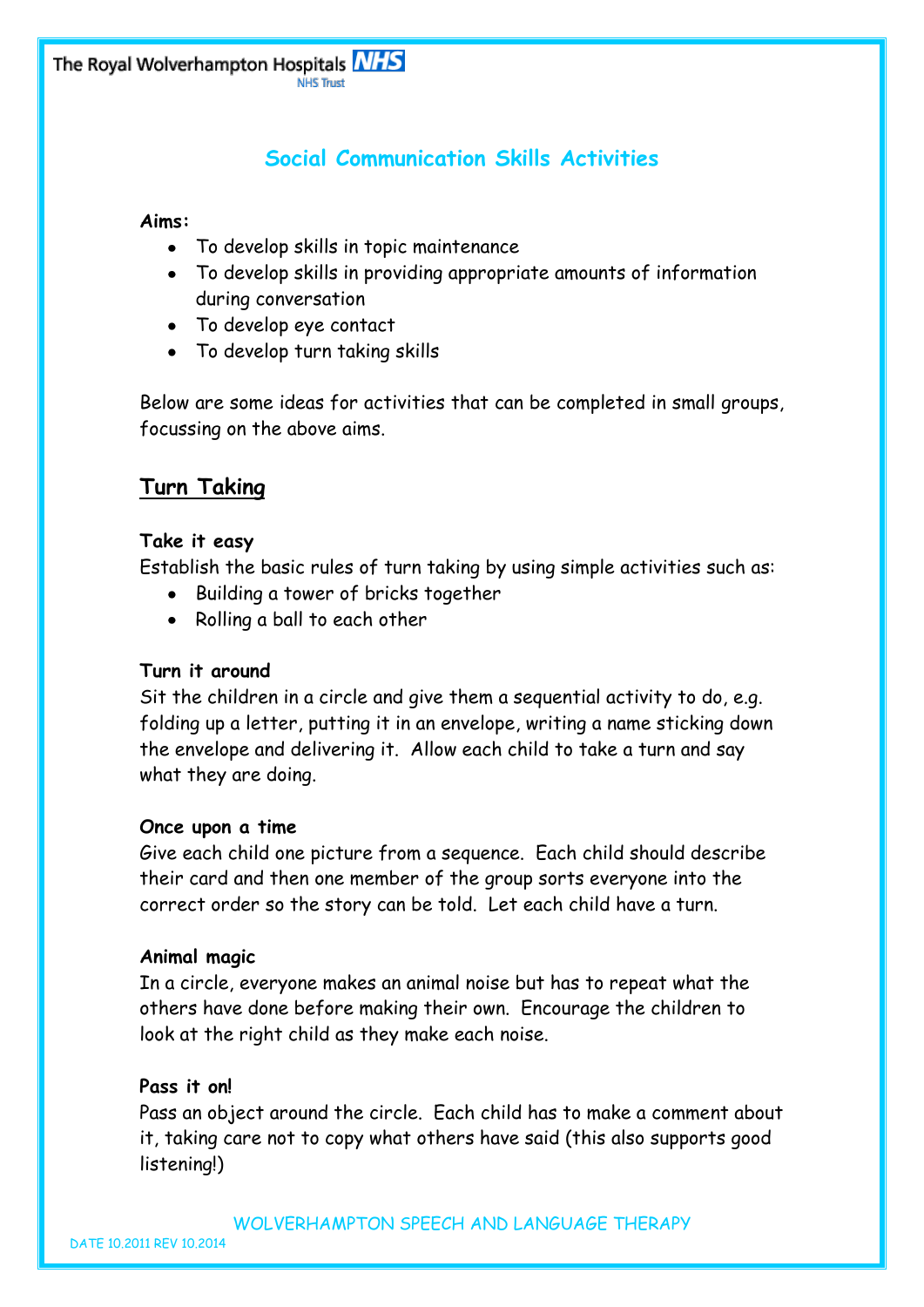#### **Rule bound**

In circle time discuss the rules of conversational turn taking. For example: look at the person who is talking to you, don't speak when they are speaking, don't change the subject, use verbal fillers e.g. ah hah, umm, ok, to show you are interested and only interrupt when really necessary.

#### **Feely bag**

Equipment: Bag, range of objects that are not to obvious in shape (e.g. fircone, brush, remote control etc).

How to play: Children sit in a semi-circle in front of you. One object is placed into the bag without the children seeing it. The bag is passed round the circle, with each child having a feel. Encourage the children to think in their heads of what they think the object is but to remain quiet until everyone has had a feel in the bag. When the bag has gone round the circle, you say 'hands up anyone who thinks they know what was in the bag.' One child is then chosen to make a guess, and guessing continues until someone guesses correctly.

#### **Yes-No**

Equipment: Slips of paper or card, enough for all members of the group. Half have 'yes' written on them, half have 'no' written on them. A bag.

How to play: This game can be played during any activity such as making a floor puzzle, building a Jenga tower, making a collage etc. Turns are regulated by the yes/no bag. The bag is given to the first child who pulls out a slip. If it is a 'yes' that child takes a turn. If it is a 'no', the slip goes back in the bag, and the next child in the circle has a turn.

#### **In my case**

How to play: This is a variant of a well known game. Children sit in a semi-circle in front of you. Explain that they are going to make a list of things to go on holiday. You start by saying 'in my case there is a ….. book' The next child continues, 'in my case there is a book and a …comb' Each child tries to remember and repeat the items that have been said previously, and adds another.

#### **30 Seconds**

Equipment: A bag of familiar objects or toys as prompts, stop watch or watch with a second hand.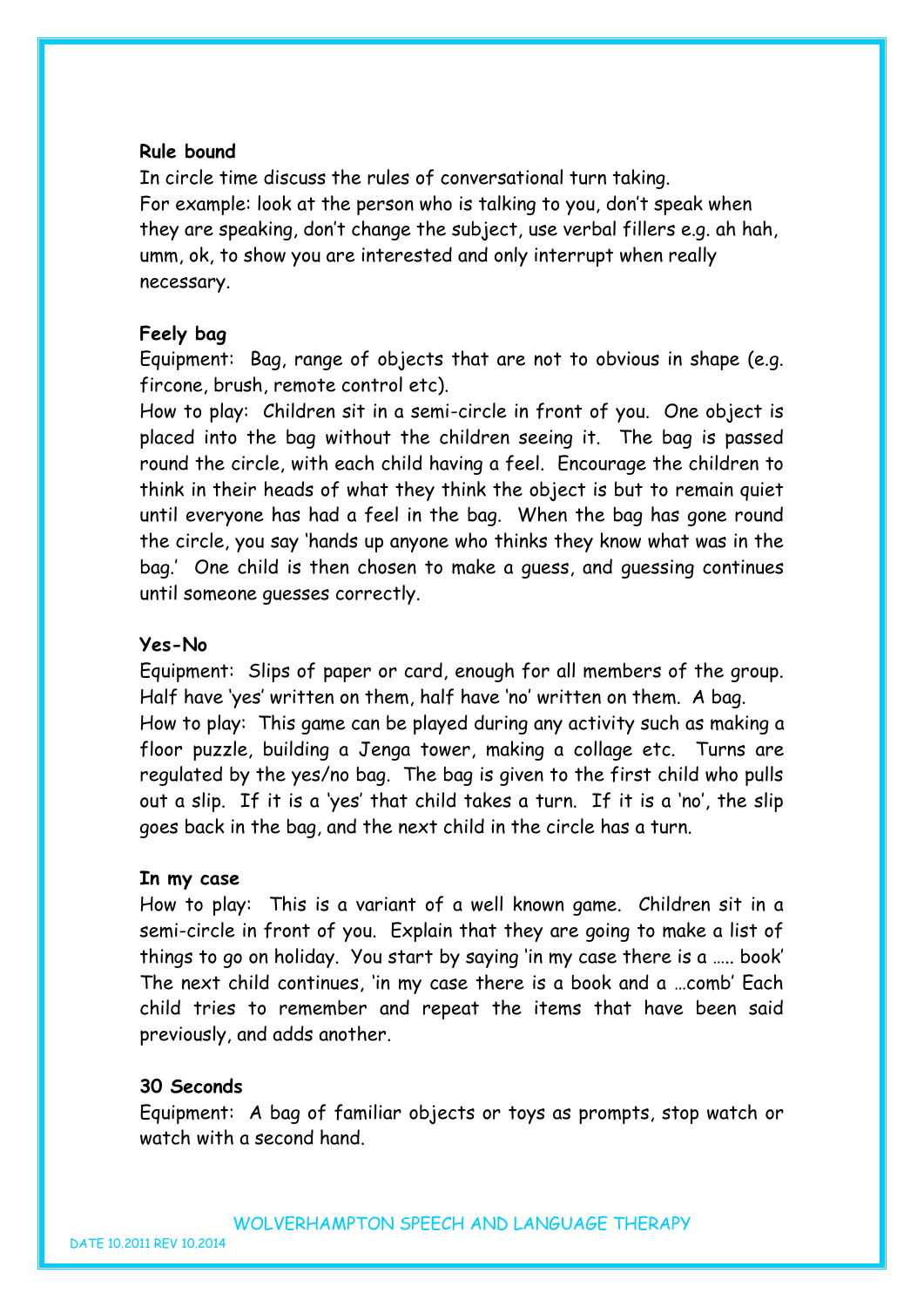How to play: Children sit in a semi circle in front of you. They take turns to select an object from the bag, and have to talk about it until you say 'stop'. You will need to time them. You may want to start with 15 or 20 seconds as 30 seconds can take longer than you think.

#### **Rule based games**

Turn taking games with clearly explained rules can be used to reinforce learning in a wide variety of curriculum areas. This enables all children to get involved and take an equal and active part e.g.

- PE activities which encourage turn taking are good because they incorporate freedom of movement
- Organised activities at break time can bridge the gap between turn taking in the classroom and free play in the playground e.g. supervised skittles or skipping rope games.

## **Eye Contact**

#### **Add it on**

Equipment: Giant building blocks/bricks

How to play: Children sit in a semi-circle in front you. There is a pile of bricks/blocks in the middle. Choose a child to place the first brick in the middle of the circle. They then have to look and make eye contact with the person that they want to place the next brick on the tower. The game continues with each subsequent child making eye contact with the person they want to have a turn next. The child whose brick causes the tower to fall starts the next tower.

#### **Falling Tower**

Equipment: Jenga type stacking tower.

How to play: Similar to the above game, children sit in a semi-circle in front you with the tower built in the middle. Choose a child to remove the first block from the tower and place it on the top. They then have to look and make eye contact with the person that they want to take the next piece. The game continues with each subsequent child making eye contact with the person they want to have a turn next. The child whose brick causes the tower to fall starts the next tower.

#### **Ball**

#### Equipment: ball

How to play: Children sit in a circle with an adult. Someone starts by holding the ball. Choose a child to throw the ball to. The child has to look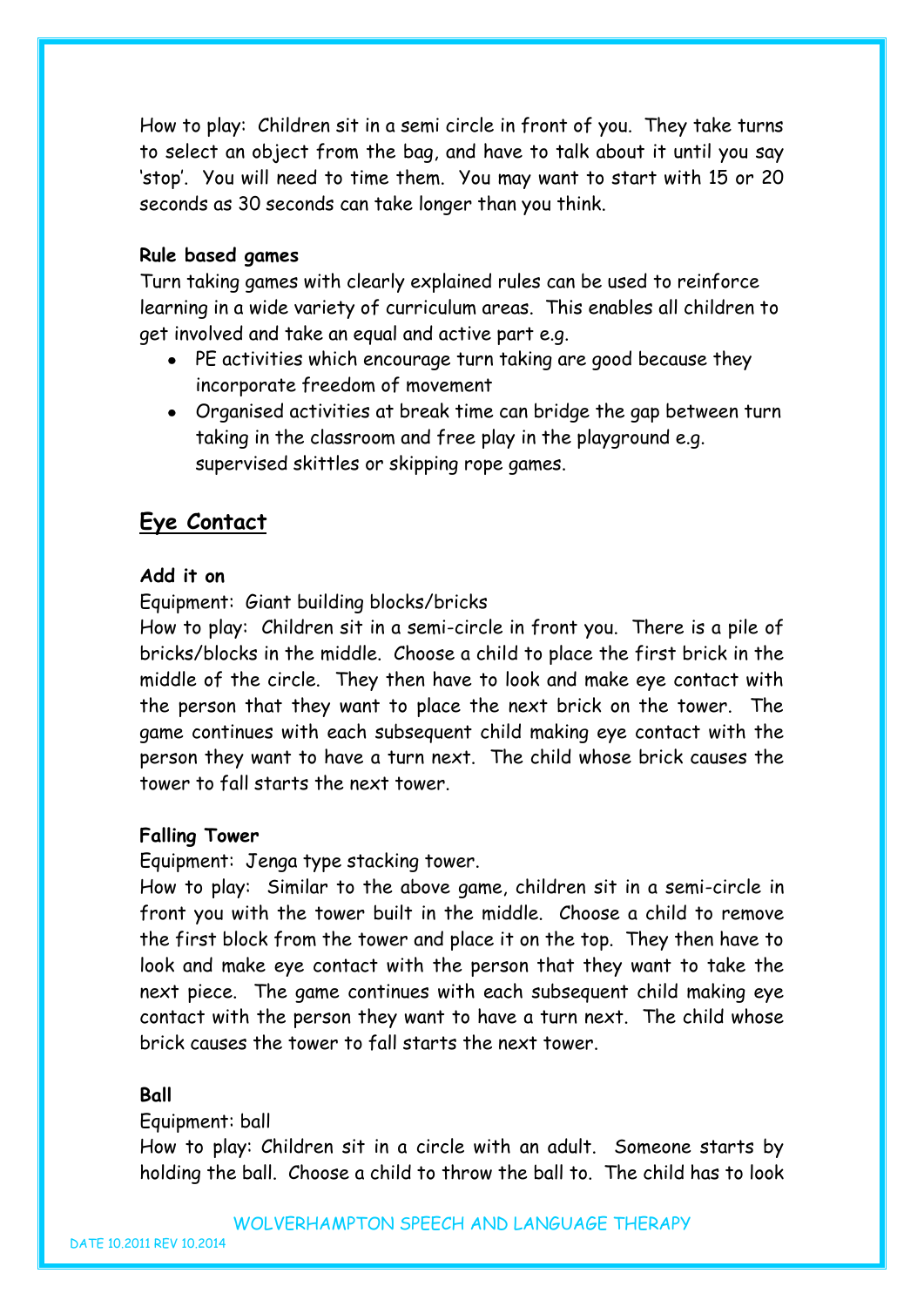and make eye contact with the person that they want to throw the ball to. Likewise if the children want to catch the ball they need to be looking at whoever has the ball.

## **Topic maintenance and relevant information**

## **Buzz it**

Make some topic cue cards (e.g. school, holiday, favourite animal, TV etc…) and place them in a bag. In small groups, take it in turns to pull out a cue card from the bag. Each person then has to talk for 60 seconds about the topic they have selected (time can be reduced to thirty seconds initially). The aim is for the person to talk only about that topic. If they begin to talk about something else other members of the group have to 'buzz' in.

The topic cue cards can be shown to help keep the group focussed.

## **Comments and Question Time**

One person in the group is required to make a comment, such as 'I like going to pizza hut'. The rest of the group then take it in turns to make a related comment e.g.:

- I like pizza
- Pepperoni pizza is horrible
- I like the ice cream factory etc



Then the group think about questions that they would like to ask others relating to the comments e.g. 'do you like cheese and tomato pizza?' 'what sauce do you have on your ice cream?'

## **What do I know about?**

Using the cue cards from the 'Buzz it' activity, go round the group taking it in turns to select one of the topic cue cards. As each person chooses a topic they have to tell the group 3-5 things about that topic, for example, 'holidays' – 'I went to Italy on holiday this year', 'We stayed in a big hotel', 'I made a sandcastle on the beach'.







WOLVERHAMPTON SPEECH AND LANGUAGE THERAPY